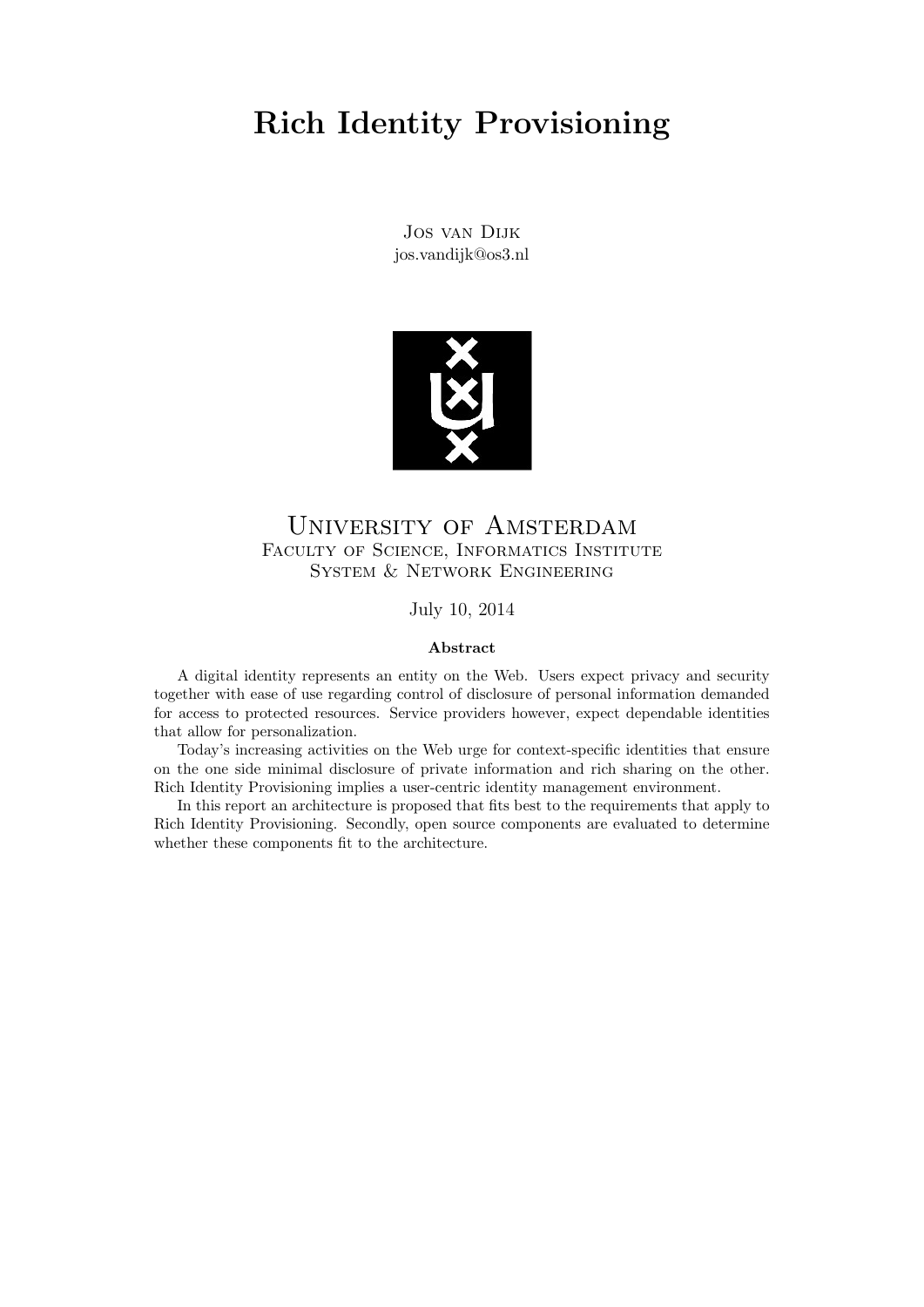## Contents

| $\mathbf{1}$ | Introduction                                        |                |  |  |
|--------------|-----------------------------------------------------|----------------|--|--|
|              | 1.1                                                 | 1              |  |  |
|              | 1.2                                                 | $\mathbf{1}$   |  |  |
|              | 1.3                                                 | $\overline{2}$ |  |  |
|              | 1.4                                                 | $\overline{2}$ |  |  |
| $\bf{2}$     | Literature and Technology Review                    | $\bf{2}$       |  |  |
|              | 2.1                                                 | $\overline{2}$ |  |  |
|              | 2.2                                                 | 3              |  |  |
| $\bf{3}$     | <b>Identity Provisioning</b>                        | 3              |  |  |
|              | 3.1                                                 | 3              |  |  |
|              | 3.2                                                 | 3              |  |  |
|              | 3.3                                                 | 4              |  |  |
| 4            | <b>Rich Identity Provisioning - Architecture</b>    | $\mathbf{5}$   |  |  |
|              | 4.1                                                 | 5              |  |  |
|              | 4.2                                                 | 8              |  |  |
|              | 4.3                                                 | 9              |  |  |
|              | 4.4                                                 | 9              |  |  |
| 5            | Rich Identity Provisioning - Open source Components | 9              |  |  |
| 6            | Conclusion                                          | 13             |  |  |
| 7            | <b>Future Work</b>                                  | 13             |  |  |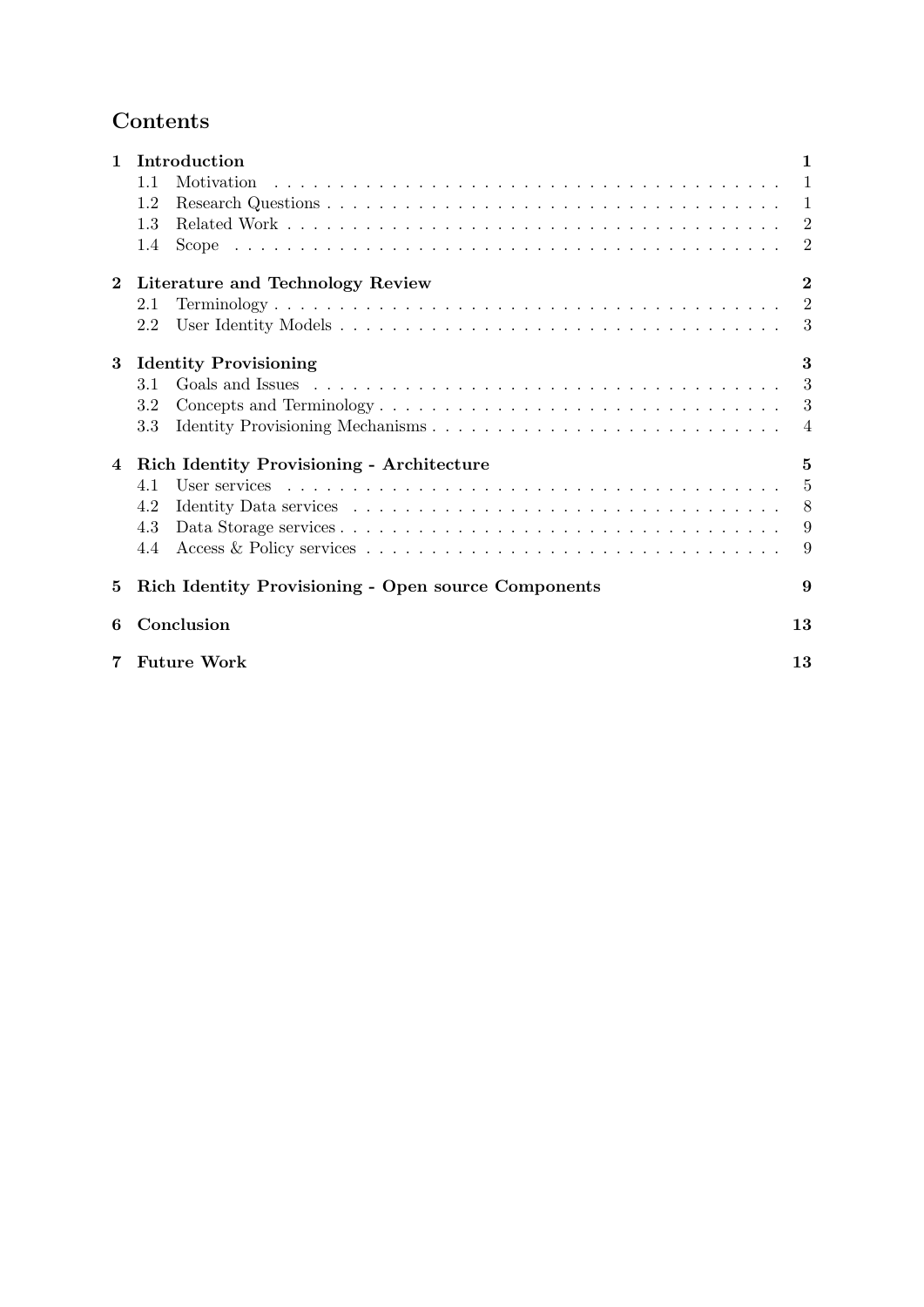## 1 Introduction

Identity (ID) provisoning is a persistent subject. A user, intending to access remote protected resources will be checked for permission. This decision process is called authorization. Access privileges however, are associated with a digital identity. Prior to using the privileges, a user has to prove that she represents the digital identity in question. This process of proving the association of an entity with a digital identity is called authentication.

Today, people increasingly rely on remote resources. Service Providers (SPs), offering services and resources, often demand user's personal information to create a relationship. This user account is site-specific and isolated. In this setup, many accounts have to be maintained due to increasing visits to different SPs. Users experience a cumbersome procedure that provokes wrong behaviour. For example, using short passwords, reuse of credentials and bad protection of credentials are ill-considered actions. Identity fraud is encouraged by this phenomenon. Besides that, identity fragmentation occurs, scattering identity pieces all over the Web.

A second concern involves privacy violation. SPs have great commercial interest in surf and consumer behaviour. Tracking and profiling of users on the Web is common. "Do-Not-Trackme" browser options or add-ons will hardly help as they have no authority.

Users should be in-control of the amount of personal information to be shared with SPs. This amount of information is context sensitive. Transactions in banking or health insurance require different identities from social web access. The main goal of a user-centric identity provisioning environment is to keep the user in control, managing multiple IDs to be used in various contexts.

Section 2 covers general information on topics relevant to this project. The next section discusses the most prominent aspects of identity provisioning. Section 4 presents the proposed architecture that answers the Rich Identity Provisioning requirements, followed by the section that evaluates relevant open source components to determine whether they fit to this architecture. Finally this report is concluded by answering the research questions and recommendations for future work.

#### 1.1 Motivation

Privacy and security affect all users surfing the Web irrespective of their awareness. Identity fraud (or identity theft or impersonation) is widespread and comes in many flavours.<sup>1</sup>. The impact is severe due to its diversity. An identity provisioning system that contributes to a better understanding of the risks and impact of careless identity management and provides means to improvement is valuable.

#### 1.2 Research Questions

For this project the following research questions are put

- 1. What architecture fits best to a user-centric identity provisioning system regarding Web access?
- 2. What open source components fit to such a system?

<sup>1</sup>http://en.wikipedia.org/wiki/Identity theft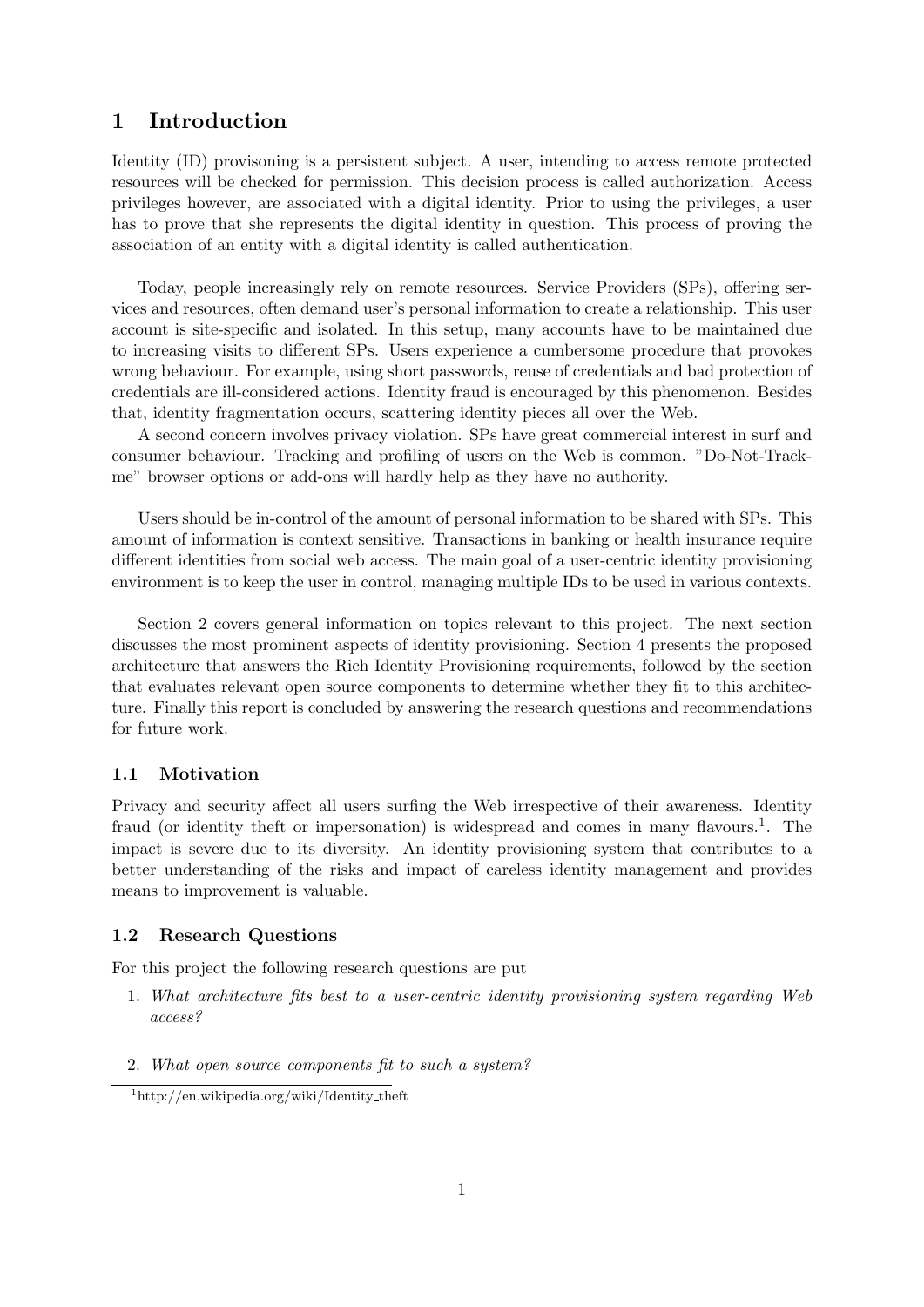#### 1.3 Related Work

Identity provisioning, which is a part of identity management is a vast and persistent topic. A lot of research has been conducted on issues regarding identity provisioning.

The counterpart of an authority backed user-centric solution is a decentralised environment with independent self-determining entities that control their own data and identity.[1]

#### 1.4 Scope

This project intends to propose an architecture that provides a polyglot environment, solutions that are context-based. The open source components that will be evaluated fit to this principle. An 'all-in-one' enterprise solution doesn't fit to all contexts but contributes at most. Such solutions are out of scope as they are not within reach of all users.

## 2 Literature and Technology Review

#### 2.1 Terminology

The Internet, a global network of interconnected networks, makes many resources and services available. Protocols like ftp, smtp, bittorrent and xmpp are used to access such resources and services. The Web is a different approach of accessing Internet resources. It uses the http protocol, browsers, web pages and hyperlinks to access information.

Some resources and services are protected and users must be granted permission.

Identification is the process of distinguishing entities by using *identifiers*. An identifier value is unique within its context. A personal identifier links to the real entity. An example of a personal identifier is a passport number. An anonymous identifier represents an identifier that can't be linked to a personal identifier. A random string of characters is an example of an anonymous identifier. An anonym is normally used once. A pseudonym is an anonym that is being reused.[2]

Attributes represent characteristics of an entity. Attribute values are not unique within their context. An example of an attribute is the eye color. Multiple identifiers, accompanied by multiple attributes, might be used to create a single *identity*.[2]

Authentication is the process of proving an identifier. Identity authentication proves that an identity is associated with an entity. Showing a passport that contains a person's photograph provides this proof. Anonymous authentication doesn't disclose a user's real identity.

Authorization is the decision of granting access to resources, based on authentication. Anonymous access is in use where resources don't have to be protected or where anonymity is enforced by law.

In a digital environment, a paper or plastic passport is ill-suited; *digital identities* are used here. A well-known means to prove the association between a digital identity and an entity is using a digital certificate.<sup>2</sup> The certificate represents an identifier. Conceptually, a digital identity doesn't differ from a non-digital identity: both represent a set of identifiers and/or

<sup>2</sup>http://www.tldp.org/HOWTO/SSL-Certificates-HOWTO/x64.html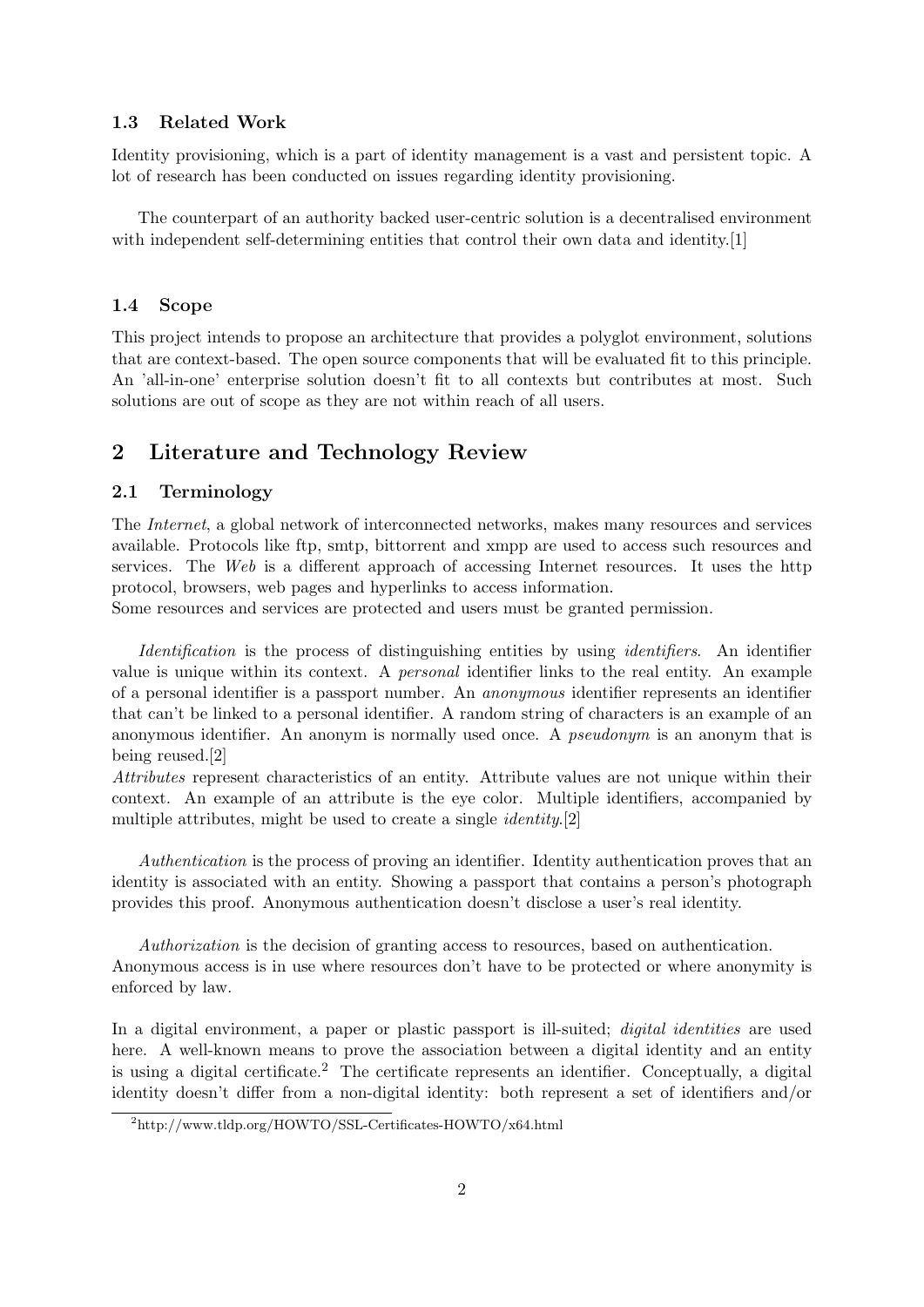attributes that builds up an identity. Using a username and password however, is the most widespread authentication method.

Identity, anonyms and pseudonyms relate to privacy: "The right to privacy is our right to keep a domain around us, which includes all those things that are part of us, such as our body, home, property, thoughts, feelings, secrets and identity. The right to privacy gives us the ability to choose which parts in this domain can be accessed by others, and to control the extent, manner and timing of the use of those parts we choose to disclose."[3]

User identity models should take privacy concerns into account.

#### 2.2 User Identity Models

In a setting where authorization is applicable, many models exist. A taxonomy is given in [4] ranging from the isolated model in which a separate user identity is stored (called silo) in every single SP to federated identity where a group of SPs share and trust entitlements within a federated domain and centralised identity management where only a single Identity Provider (IdP) exists. Such an IdP functions as a Trusted Third Party (TTP). Federated identity allows for Single Sign On (SSO); once authenticated, a user is granted access to multiple services without user interaction regarding authentication.

Contrary to these authoritative models, the user-centric model resides. In a user-centric model a user has control over her identities. This characteristic is considered one of the 'Laws of Identity'.[5] Separation of user identities will be discussed in subsection 4.1.

## 3 Identity Provisioning

#### 3.1 Goals and Issues

In a consumer - producer (user - SP) setting, both parties have different goals. Users accessing services which have been made available by SPs demand privacy, security, usability and control.[4, 6, 7] SPs however, rely on accurate user information in order to be able to authorize properly on the one hand and provide personalization on the other.<sup>3</sup> This difference in concern might cause an area of possible conflict.

#### 3.2 Concepts and Terminology

To be 'in control' is the main characteristic of a user-centric identity management system. Users must have control over which ID to use and what attributes to disclose to their counterparts. Web activities in which resources are accessed happen in many contexts. These contexts may differ in the amount and kind of personal information that will be disclosed. A bank transaction for example, requires different identity information compared to the information required in accessing social media like Facebook. Partial identities is a concept that meets this differentiation among identities thereby reflecting a single entity as shown in figure 1 taken from  $4$ . Partial Identities allow for context depending IDs.

Representation formats need to be agreed upon by parties to be able to correctly interpret the exchanged attributes. Vocabularies or Ontologies are used to define the concepts (classes)

 $3$ http://www.marketingcharts.com/wp/online/consumers-say-they-want-more-relevant-website-experiences-35416/

<sup>4</sup>http://www.fidis.net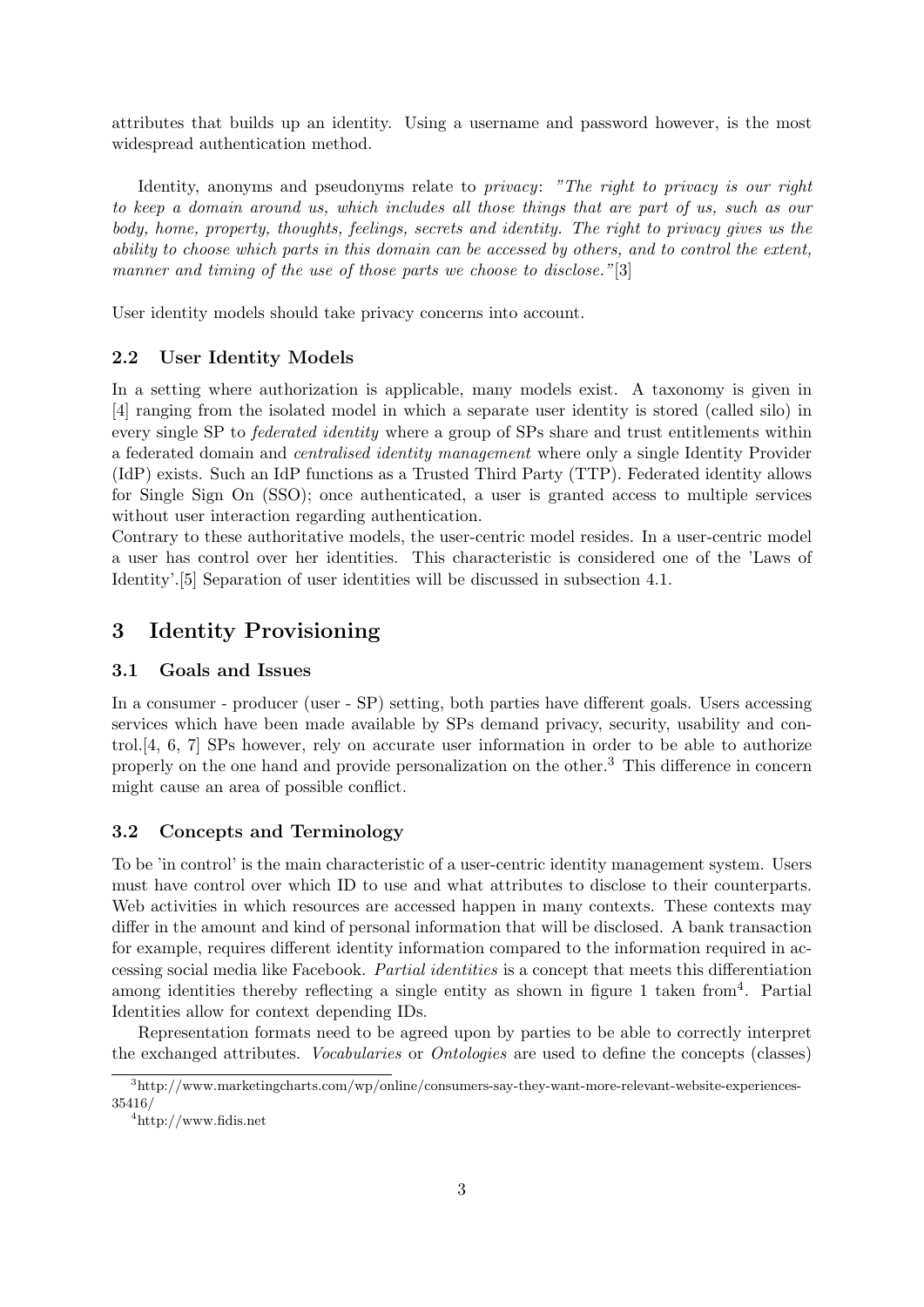

Figure 1: Partial Identities allow for context depending IDs.

and relationships used to describe and represent an area of concern.<sup>5</sup> In this context, the area of concern is a person. Ontologies are powerful as they define both attributes of the entity itself and relationships to other entities. Figure 2 shows a graph of the 'FOAF' ontology.



Figure 2: An ontology describes a context.

#### 3.3 Identity Provisioning Mechanisms

Two distinct use cases in identity provisioning have to be recognised: a setting in which minimal disclosure of attributes is intended i.e. just authentication on the one hand and rich sharing on the other. Both approaches have their own characteristics.

The minimal disclosure approach aims for attribute stripping as far as possible. An example of a user-centric solution is using existing email addresses. Email addresses have a context-

<sup>5</sup>http://www.w3.org/standards/semanticweb/ontology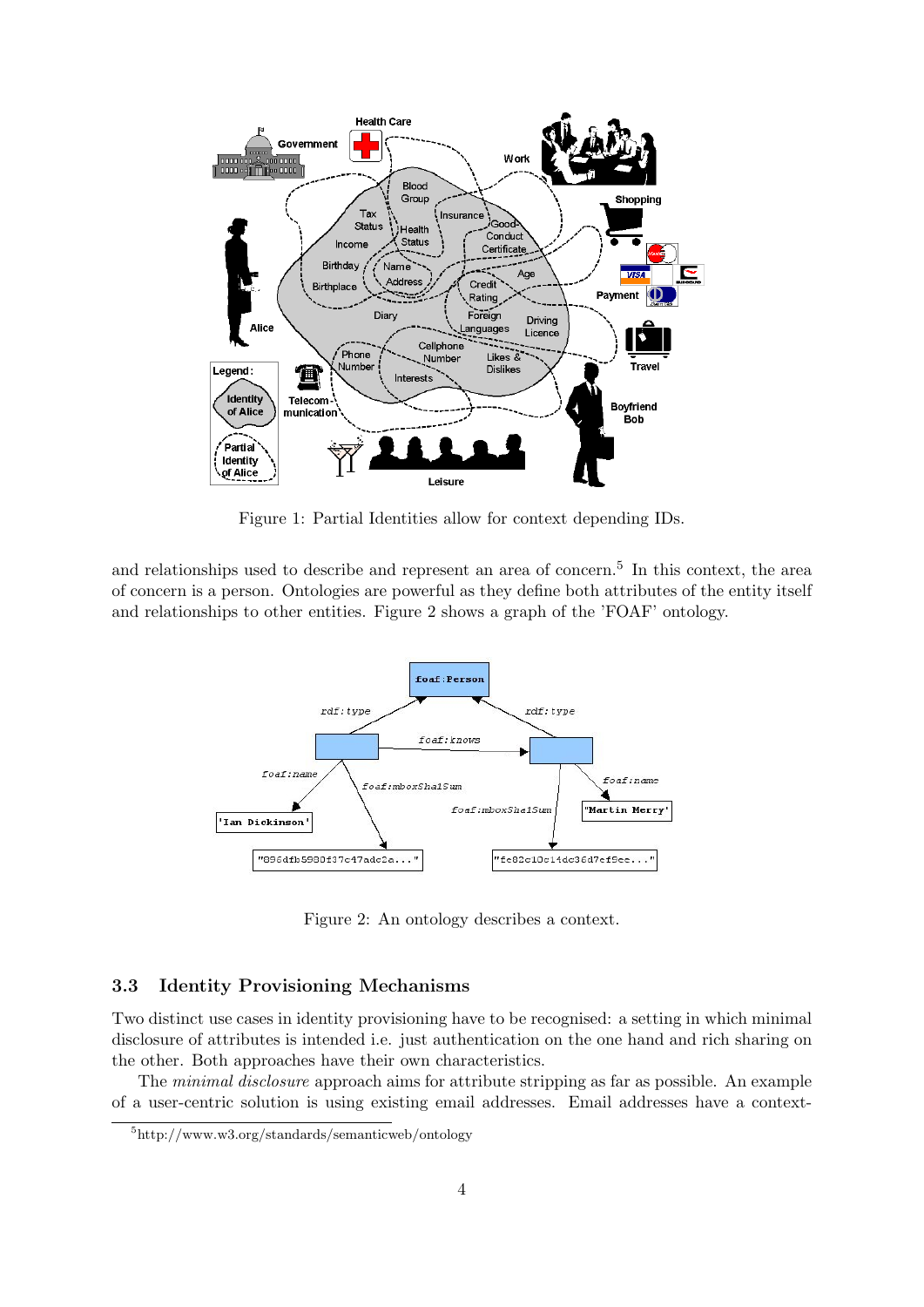specific structure (name@work.com, name@home.com, name@membership.org) and there is no need for new identifiers. The potential association between an email address being used and the owner's entity depends on the email address composition. Authority issued email addresses might reveal one's real identity i.e. jos.vandijk@zuyd.nl but personal email addresses won't. Minimal disclosure is not synonymous with anonymity. Using techniques like TOR and GNUnet will improve anonymity.

TOR<sup>6</sup> represents an overlay network of 'Onion Routers' that provides random and encrypted paths between user and SP. It is assumed that an adversary has no view of the entire network. Together, TOR and an anonymous email service provide an environment that disables identification and mitigates tracking and profiling.

 $GNUnet^7$  represents a secure Peer-to-Peer filesharing network but differs from TOR by assuming that an adversary might be in control of part of the network. Anonymity is accomplished by using public key identifiers and making the user's traffic indistinguishable from the traffic that she routes for others.

The *sharing* approach requires an environment that allows for rich data exchange. Using an URI is obvious as one can be found and referenced easily and social relations on the Web can be established.

Implementations of both approaches show up in section 5.

## 4 Rich Identity Provisioning - Architecture

Identity provisioning aims for both dependable identities and privacy consideration of the associated entities. Rich identity provisioning extends this principle with the support of context depending identities.

An architecture that accommodates Rich Identity Provisioning (RIP) is presented in figure 3. The RIP architecture, comprising four components, mediates between the user and the protected SP resources. An Identity Provider is involved somehow. A brief functional description is given below and depicted in figure 4. Details are discussed in the next subsections.

User services holds all tools that a user needs to manage her (virtual) identities as well as to control disclosure of identity information. Means to verify proper operation are included.

Identity Data services includes identity representation and consistency.

Data Storage services comprises all data needed by other services.

Access & Policy services contains all protocols needed to perform the necessary operations.

#### 4.1 User services

In a user-centric identity provisioning system, a user should be in-control of her identities. This part of the User services component affects almost all remaining parts as illustrated in figure 5.

inControl of Identity. A user must be able to manage her identity information, represented by attributes, in a store. Two major implementations exist.

cloud: a cloud service is offered to the user. A user might run her own server or rely on a provider (TTP). An example of such a solution is Higgins' Personal Data Store (PDS)<sup>8</sup>. A user manages the store using a GUI. Partial Identities are created by using cards. This mechanism is part of the component Identity Data services and is discussed there. Vocabularies are

 $6$ https://www.torproject.org/

<sup>7</sup>https://gnunet.org/concepts

<sup>8</sup>http://www.eclipse.org/higgins/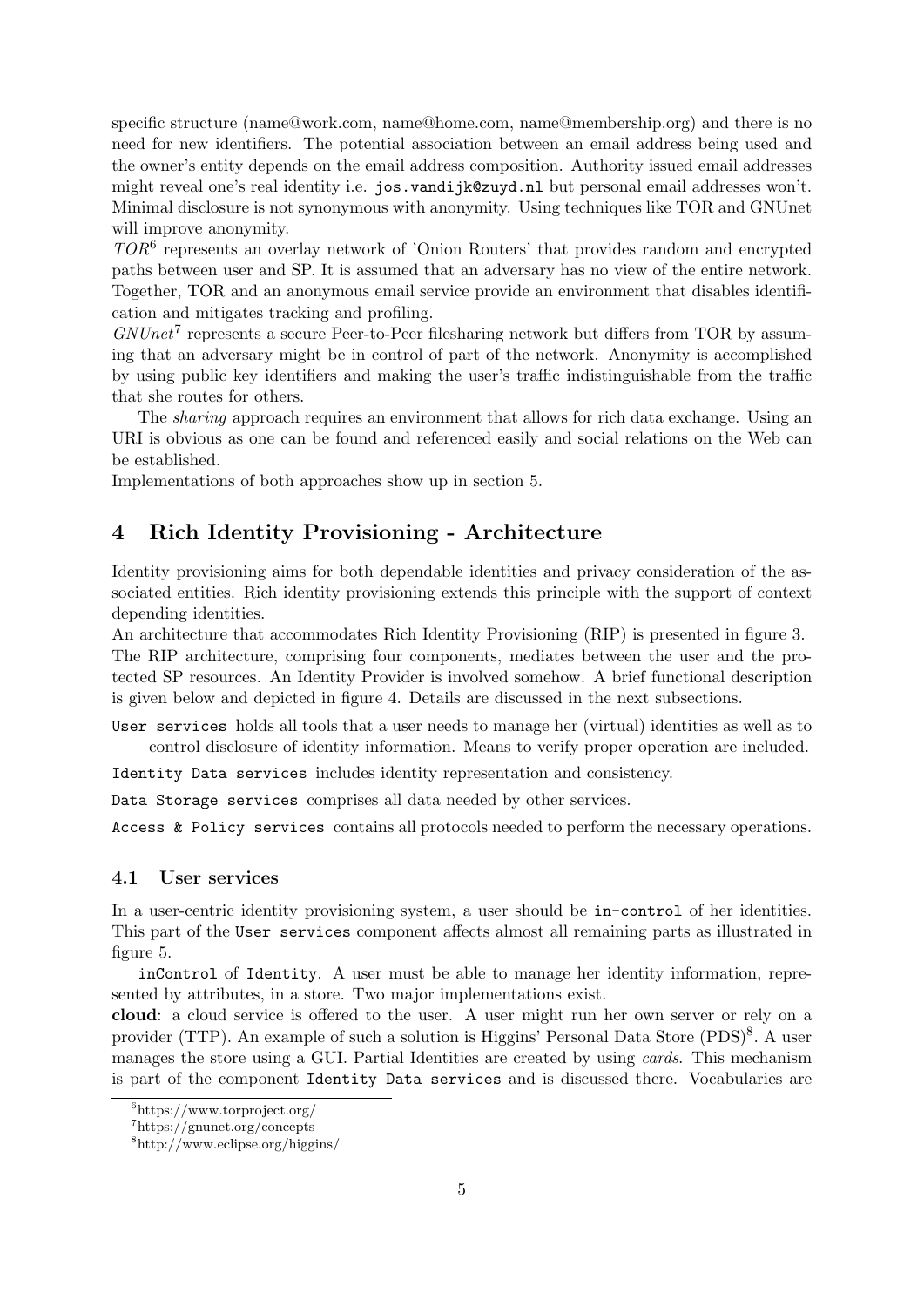

Figure 3: Global architecture of a Rich

Identity Provisioning system. Figure 4: Services of the RIP-architecture.



Figure 5: A user-centric approach.

used to meet interoperability requirements, an export facility allows for 'offline support' and 'managed IDs' is supported. 'Offline support' is useful in case of connection failures to the cloud service. 'Managed IDs' occur where IDs are issued (and controlled) by an authority.

card: a smartcard provides a secure means to store personal information. Smartcards introduce a trusted module[8] and are an obvious solution to offline support as well.[9]. Combining both approaches is exemplified by figure 6. In case a smartcard is no option, a nfc (near field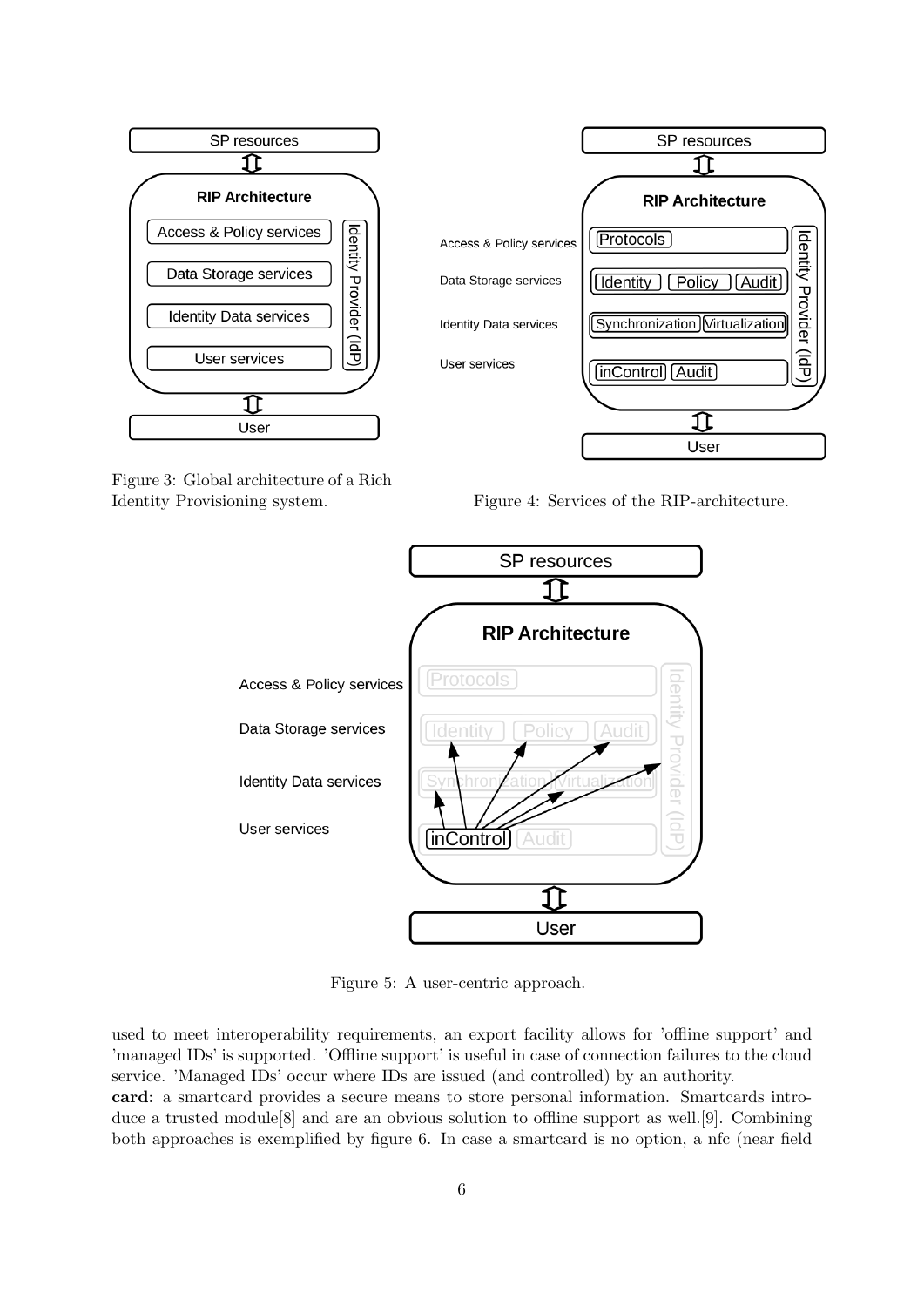communication) crypto tag may come in place.





Figure 6: Identity solution comprises a smartcard and cloud storage.

Figure 7: Managed cards versus personal cards

inControl of Virtualization. Representation of identity information is closely related to the previous topic. Minimal disclosure of personal information is achieved by Partial Identities, holding a context-specific set of attributes. A common approach to manage Partital Identities is using cards as discussed before; every single Partial Identity is represented by a card as shown in figure 7. In an integrated environment, both personal and managed card exist. Personal cards are created and owned by the user, managed cards are issued by providers. Government, health and insurance companies are representative contexts for managed IDs.

A second use case for virtualization concerns device virtualization. A user may apply different devices for accessing the Internet i.e. PC, laptop, tablet, smartphone. A GUI provides an interface for managing multiple physical devices, mapping cards onto devices and presenting a single virtual device. This approach, shown in figure 8, contributes to enhanced privacy as disclosure of device attributes is controlled.



Figure 8: Privacy enhancement by device virtualization

inControl of Policy. Policies that control disclosure of attributes are stored here. Applying policies enhances user awareness regarding privacy. In a minimal disclosure setting, a SP might send a 'AttributeQuery' request, containing the list of attribute values that are demanded for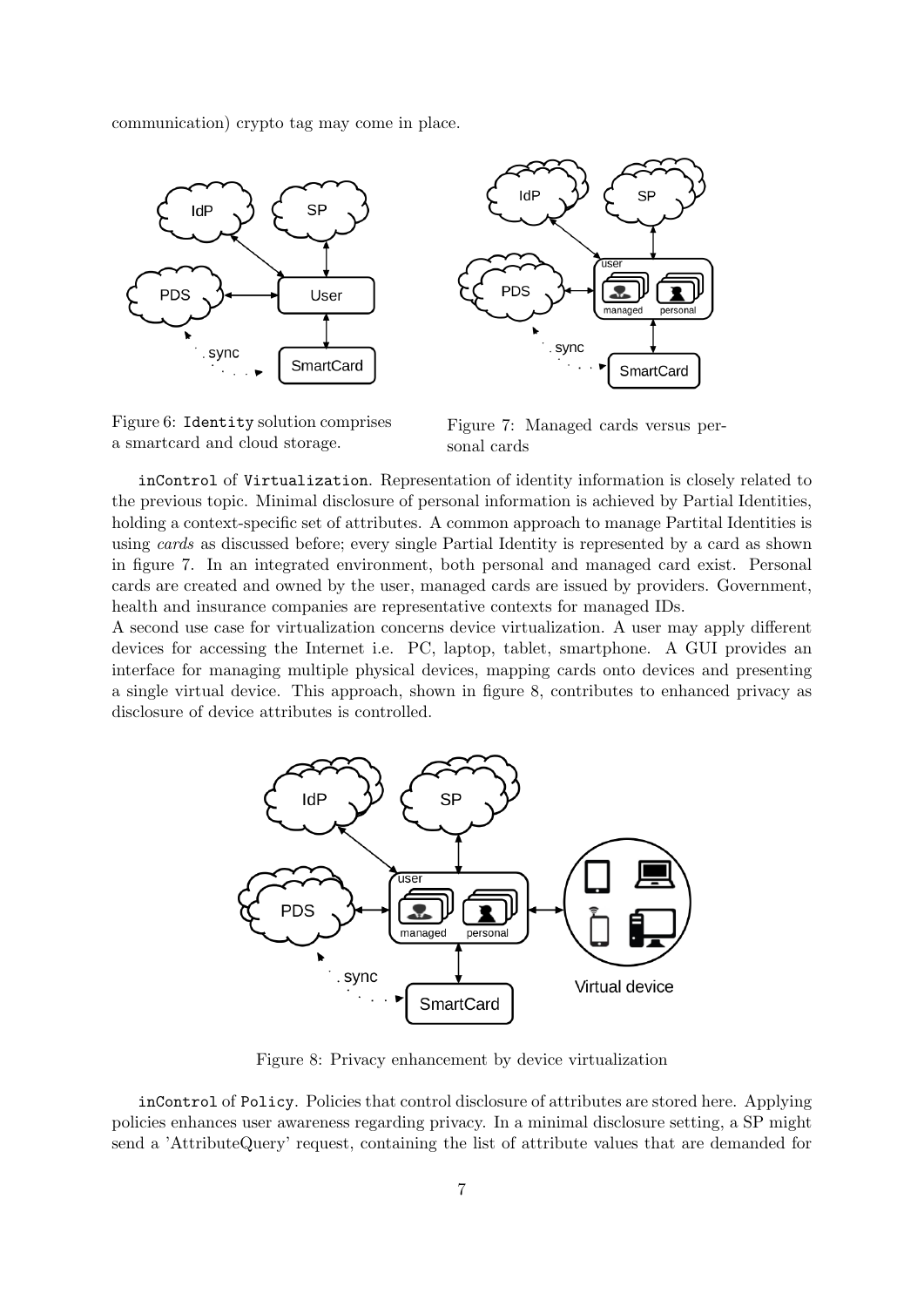service access. The proposed set of attributes is evaluated against all available Partial Identities i.e. cards. Cards that meet the requirements are shown in the GUI. A wise policy would be user confirmation of the card to be used. Using a PIN might be an additional policy.

In case no existing card answers the SP requirements, a new virtual ID might be composed out of the available attributes and shown to the user. It's up to the user to decide to add and use this new ID and to apply additional policies. Defining trust levels between digital identities and devices helps in thoughtful policy implementation.[7]

inControl of Audit. Means to audit the proper disclosure (and use) of information must go hand in hand with enforcing policies. Disclosure of attributes should be logged and put into a context: which provider requests what attributes? This context has to be verified against the enabled policies. A second audit aspect is the use of attributes. A user should be informed about the use of her credentials by the SP. A secure logging module at the SP collects all user attribute related processing. The results are audited by a TTP. Privacy violations will be reported to both the user and the SP.

Compromized IDs are common today. Detecting misuse of IDs depends heavily on audit capabilities. A compromised ID should be revoked as soon as possible. Deanonymization by the TTP audit is needed in case of criminal activities. Logfiles must be handed over to authority entities (law enforcement). Policy management and audit provisioning are shown in figure 9.



Figure 9: Policy management and Audit provisioning

#### 4.2 Identity Data services

The Identity Data services component comprises two building blocks: Virtualization and Synchronization. Identity and device virtualization are discussed in the inControl section. Synchronization deals with keeping the data stores Identity, Policy and Audit up to date. As mentioned in the previous section, a compromised ID should be revoked instantly. But also an employee leaving a company should be refused access to the company's resources according to pending policies. Processing such events should occur event-based triggered.

A second approach to keep the data stores consistent is achieved by a Validating process.[8] A smartcard could be lost or stolen. By setting expiration dates, such a card will be automatically disabled. Frequent revalidation assures consistency.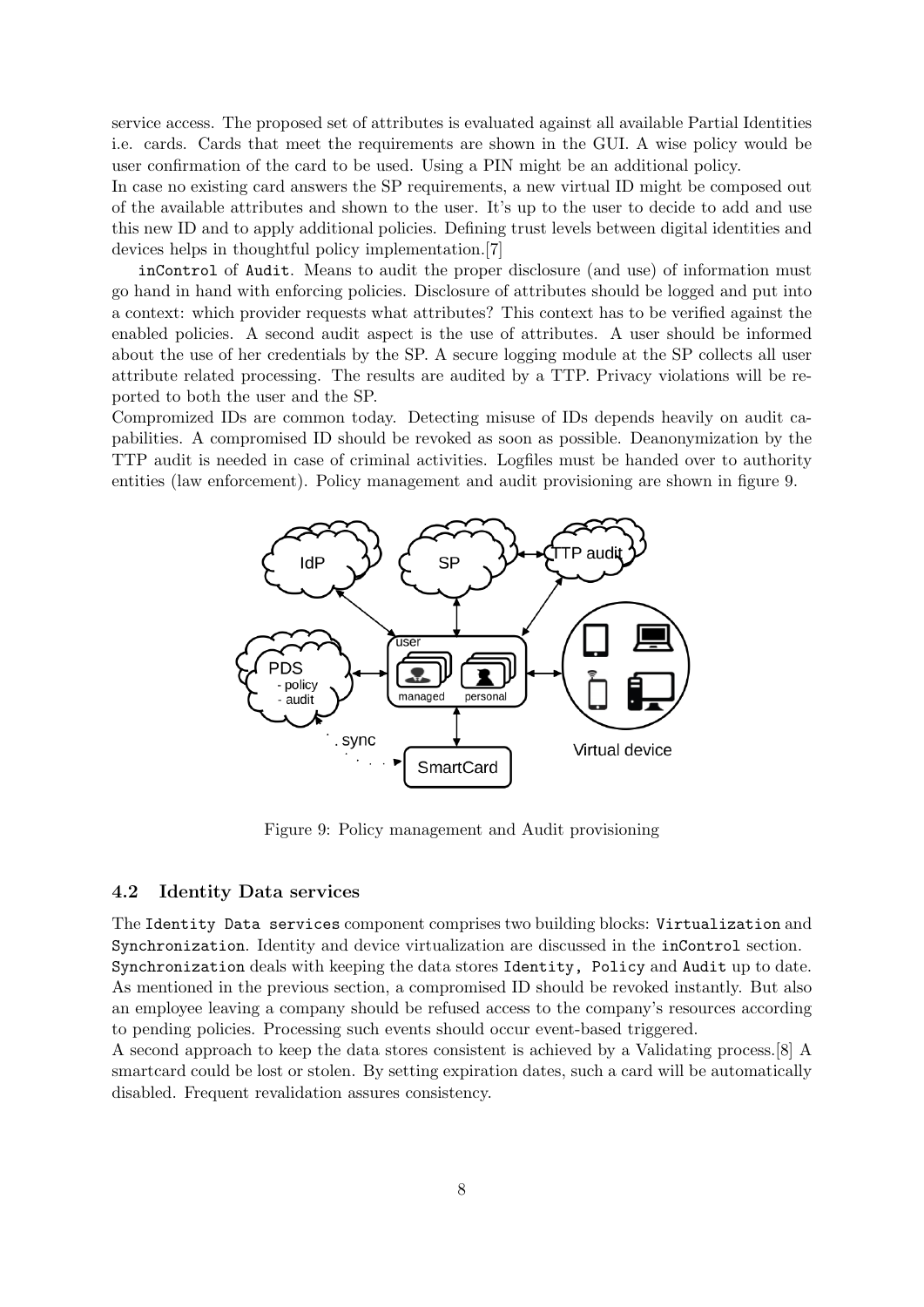#### 4.3 Data Storage services

The purpose of the data storage services is clear and discussed in the inControl section. Characteristics of this storage are secure, available and interoperable.

Security may be obtained by using secure storage techniques like a crypto container.

Redundancy improves availability. By synchronizing between a secure cloud store and a smartcard, availability is improved. This solution doesn't apply to all use cases. A smartcard can't be connected to a smartphone instantly. Replacing the smartcard with a nfc tagged crypto processor might be an acceptable substitute.

Interoperability is related to data representation. Synchronization demands for standardized data formats.

#### 4.4 Access & Policy services

The glue that connects the various components and external parties together is represented by the protocols. SAML 2.0<sup>9</sup>, SCIM 1.1<sup>10</sup> and XACML 3.0<sup>11</sup> are well-known protocol specifications in the context of identity provisioning. Open source solutions like Shibboleth Identity Provider<sup>12</sup> and WSo2 Identity Server<sup>13</sup> implement these protocols. These specifications however, are out of scope as they fit to the 'all-in-one' solutions.

## 5 Rich Identity Provisioning - Open source Components

The diversity of contexts in services as well as devices require tailored solutions. This section evaluates relevant open source implementations of such solutions. Due to the unique characteristics, they fit to different contexts. References to the proposed architecture are provided where appropriate.

Subsection 3.3 denotes two distinct use-cases: minimal disclosure and sharing.

#### Minimal disclosure solutions

BrowserID (PERSONA) implements the BrowserID specification<sup>14</sup>. In short, a user's email address is used as an identifier. Email addresses are suitable for authentication as the owner has to confirm to be in control of this email address by activating a link that is sent to the mailbox by the IdP. The benefit of this solution is the use of existing identity information. In a BrowserID-enabled environment, a single password is needed to manage the entire set of email addresses to be used. For each email address, an asymmetric cryptographic key pair is generated and associated. Email address and associated public key are stored at an IdP. This TTP responds to an authentication request by issuing an Identity Certificate: a signed statement that confirms the association of the owner and the email address. Prior to this confirmation, the user authenticates by using her private key. Authentication is processed by the browser. A message diagram is shown in figure 10.

This solution is user-centric as the user is in control of the email addresses to be used. Multiple addresses are allowed to serve the various contexts. No additional identifiers nor attributes are

<sup>9</sup>http://saml.xml.org/saml-specifications

<sup>10</sup>http://www.simplecloud.info/

<sup>11</sup>https://www.oasis-open.org

<sup>12</sup>https://shibboleth.net/products/identity-provider.html

<sup>13</sup>http://wso2.com/products/identity-server/

<sup>14</sup>https://github.com/mozilla/id-specs/blob/prod/browserid/index.md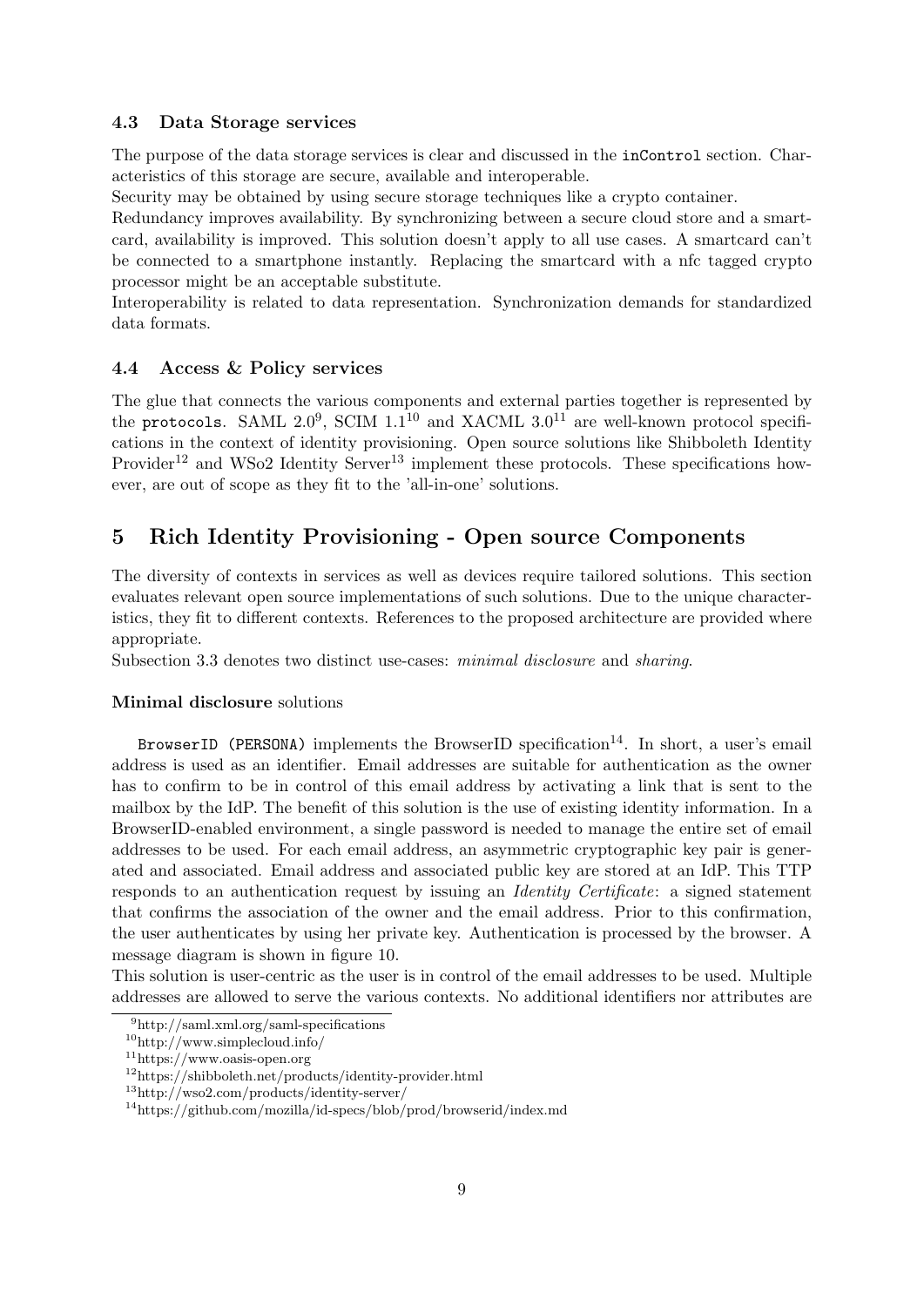

Figure 10: BrowserID Message Diagram.

required. Persona claims privacy by only sharing an email address for login purposes.<sup>15</sup> Figures 11 and 12 show how this environment looks like.

| mozilla<br>Δ<br>Persona                        | How it works Account<br>Sign Out                  |                                                                                        |                                                      |
|------------------------------------------------|---------------------------------------------------|----------------------------------------------------------------------------------------|------------------------------------------------------|
| New to Mozilla Persona? Learn more             |                                                   |                                                                                        |                                                      |
| <b>Account Manager</b><br>Your Email Addresses | edit                                              | $\sqrt{\frac{1}{2}}$ trovebox<br>GALLERY <b>III</b> ALBUMS TAGS<br>Demo User           | Search Tags or Albums Q                              |
| jos.vandijk@os3.nl                             |                                                   | Sign in with your email and password<br>What's your email address?<br>user@example.com | You can also sign in using<br><b>MOZILLA PERSONA</b> |
| Password                                       | edit<br>You may, at any time, cancel your account | Enter your password below (forgot password?)<br>Your password<br>LOGIN                 |                                                      |

Figure 11: BrowserID account. Figure 12: BrowserID enabled Website

 $SQRL^{16}$  and TiQR<sup>17</sup> are authentication protocols using QR-codes. Both solutions are designed to authenticate using mobile devices that allows for cross-device authentication: the device that requests the service differs from the device that is used for authentication.

TiQR apps are available for Android and iOS. A user needs to create an account on TiQRenabled websites. Upon account creation, these sites present a QR code representing the identifier to be read by the mobile device. A PIN code is associated with this account. A user attempting to login will scan a QR-code, now representing a challenge, and responses using her credentials. From a user's point of view this is a convenient way of authentication.

A major drawback is the need for new identifiers. Account creation for every single site provokes reuse of credentials. As this approach produces silos, it doesn't fit to the RIP architecture. SQRL however, doesn't use any pre established relationships. For every SQRL-enabled site, the client generates an (site-specific) asymmetric key pair. This approach improves anonymity (at the application layer). As creation of new identifiers is not the case here, SQRL differs completely from TiQR. SQRL fits to the architecture and is user-centric for the minimal disclosure

<sup>15</sup>http://www.mozilla.org/en-US/persona/privacy-policy/

<sup>16</sup>https://www.grc.com/sqrl/sqrl.htm

<sup>17</sup>https://tiqr.org/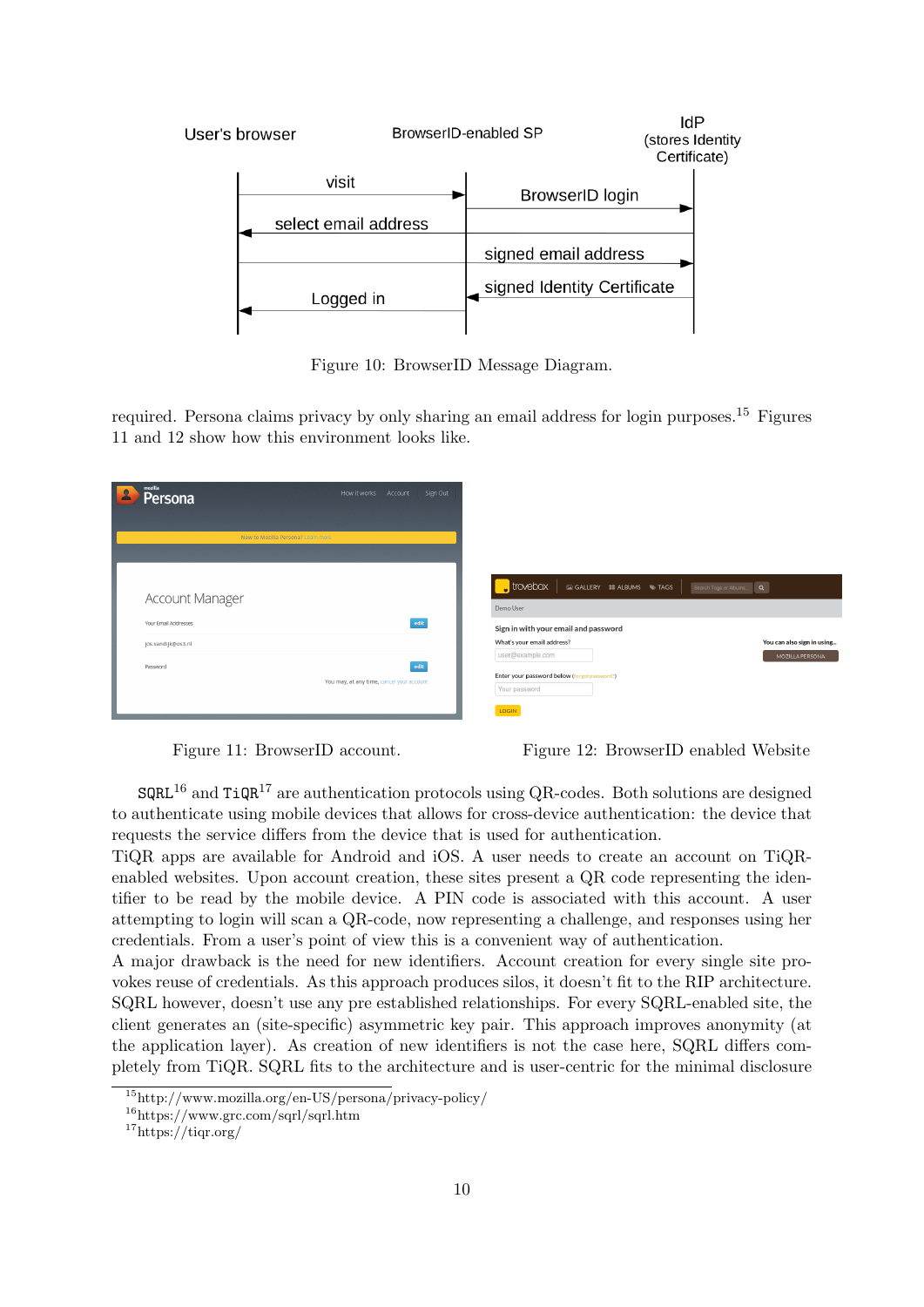use case. A detailed comparison between these two protocols is presented in[10]. As SQRL is published rather recently, no mature implementations are provided yet.

U-Prove is a crypto technology owned by Microsoft.<sup>18</sup> It is the underlying architecture of the Claims-based identity implementation, deployed in Windows.[11] A claim is a synonym for attribute. A token is made up of a set of attributes and digitally signed by the issuer. By composing different sets of attributes, users control the amount of disclosed personal information. Tokens are considered unlinkable due to the use of cryptographic wrapping of the attributes. This mitigates profiling and tracking. Microsoft released the core U-Prove specifications under the 'Open Specification Promise'<sup>19</sup> However, the released SDKs are not completely independent of proprietary software.<sup>20</sup> U-Prove can't be considered being an open source solution.

OpenID is a specification that associates an URI to an entity. A user creates an OpenID account by selecting an OpenID provider. This single ID is to be used for all visited OpenIDenabled SPs (called Relying Party). The OpenID provider mediating between user and SP is called the TTP. The SP's website shows a form that allows for OpenID authentication. The user applies her URI which is examined by the SP and the request is redirected to the OpenID provider. The user authenticates to the OpenID provider which in turn confirms her identity to the SP. As the specification doesn't prescribe any authentication methods, a user might use multiple methods to serve different contexts. OpenID is widely adopted now. A detailed message diagram is presented in figure 13 taken from[10]. A comparison of characteristics among  $SQRL$ , TiQR and OpenID is discussed in [10] as well. OpenID fits to the RIP architecture: a user might use multiple providers, is in control of her identities and authentication methods. Users that prefer to run their own OpenID Identity Provider are able to play this role.<sup>21</sup>



Figure 13: OpenID Message Diagram.

Sharing protocols.

Protocols intended to share rich identity information tend to use URIs because these are readable and discoverable. Examples of valid URIs are: http://www.os3.nl and mailto:jos.vandijk@os3.nl.

<sup>18</sup>http://research.microsoft.com/en-us/projects/u-prove/

<sup>19</sup>http://www.microsoft.com/openspecifications

<sup>20</sup>https://uprovecsharp.codeplex.com/

 $^{21}$ http://wiki.openid.net/w/page/12995226/Run your own identity server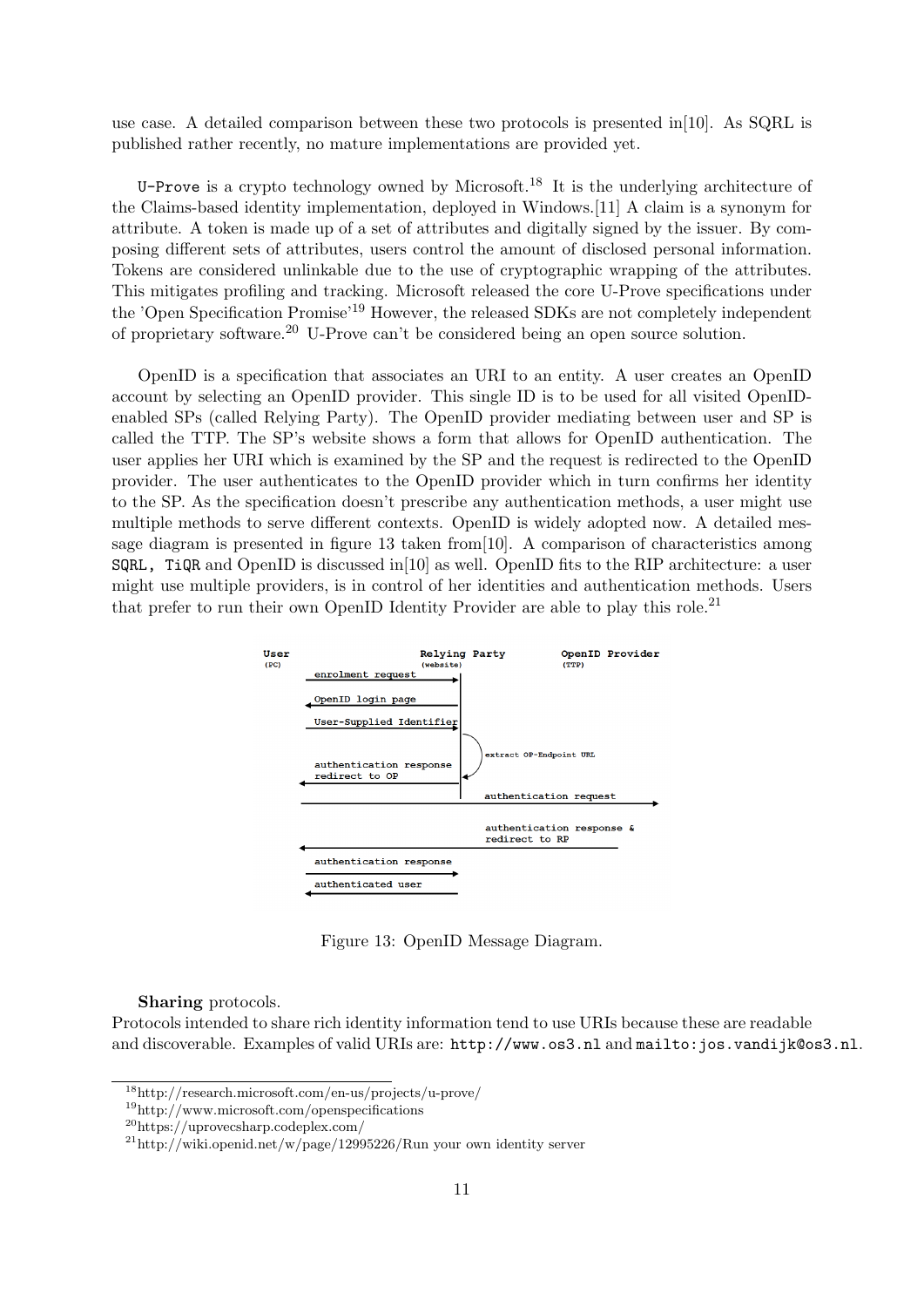WebFinger is a protocol (rfc7033) which can be used to discover information about entities on the Web using standard http methods.22. Users provide personal information intended to be shared, like profiles, among other entities. The SP involved marks this information for publication via WebFinger. A client issuing a WebFinger request, by using the entity's email address receives a document that may contain link relations, attributes and other information. An email client might retrieve a user's vcard. Google's @gmail.com addresses are accessible for WebFinger as shown in figures 14 and 15.

#### **WebFinger client**

| This WebFinger client implements account to service lookup.                                                                                                                                             |                                                                                                                                                                    |
|---------------------------------------------------------------------------------------------------------------------------------------------------------------------------------------------------------|--------------------------------------------------------------------------------------------------------------------------------------------------------------------|
| Account identifier to service lookup<br>Identifier:  jos.opdevarst@gmail.com<br>Lookup                                                                                                                  | Found the following services for jos.opdevarst@gmail.com:                                                                                                          |
| For example: dclinton@gmail.com, acct:bradfitz@gmail.com<br>Format: Web OHTML OProtobuf (ascii) OProtobuf (binary) OJSON<br>Use 'callback=f' for JSONP callbacks. Use 'pretty=true' for JSON debugging. | subject: "acct:jos.opdevarst@qmail.com"<br>links<br>rel: "http://portablecontacts.net/spec/1.0"<br>href: "http://www-opensocial.googleusercontent.com/api/people/" |



How well this solution fits to the RIP architecture depends on the 'level of control' a user has. A user running her own WebFinger server is in-control. Using a corporate server is comparable to the 'managed' cards, discussed in subsection 4.1.

webID uses an URI to uniquely identify an entity.<sup>23</sup> It provides a central repository for all user information (attributes). This user-centric approach resembles the Higgin's PDS. An asymmetric key pair is linked to this WebID to assure secure operation. A Web of Trust is built by using vocabularies (i.e. FOAF) to create relations (i.e. linking information).

WebID is able to disclose rich identity information. An example of the available identity space provided by a WebID provider is shown in figure 16. WebID fits to the RIP architecture.

A summary of the evaluated open source components is presented in figure 17.

| <b>Cods</b>                                                                       | Profile edit Connections (o) ▼ Messages (o) ▼                                                                                                           |                                                |  |
|-----------------------------------------------------------------------------------|---------------------------------------------------------------------------------------------------------------------------------------------------------|------------------------------------------------|--|
| $\mathbf{Q}$<br><b>Applications edit</b><br>AddressBook<br><b>A</b> Bookmarks     | <b>ODS</b><br><b>ADDRESS BOOK</b><br>'n<br>Jos van Dijk's AddressBook (Jos van Dijk)                                                                    |                                                |  |
| $\frac{12}{12}$ Calendar<br>$\rightharpoonup$ Polls<br>Weblog<br>FI) Feed Manager | --<br>Shared<br><b>My Contacts</b><br><b>Import</b><br><b>Export</b><br><b>New Contact</b><br>Tag<br><b>Contacts</b><br><b>Data Portability (Feeds)</b> | Sharing<br><b>Delete</b><br><b>My Contacts</b> |  |
| <b>Briefcase</b>                                                                  | <b>Categories</b>                                                                                                                                       | Name <b>A</b>                                  |  |
| <b>Callery</b>                                                                    | <b>Tags</b>                                                                                                                                             |                                                |  |
| Mail<br><b>Wiki</b><br>More                                                       |                                                                                                                                                         |                                                |  |

Figure 16: Open Data Space providing a WebID data store.

 $^{22}$ http://tools.ietf.org/html/rfc7033

<sup>23</sup>http://www.w3.org/wiki/WebID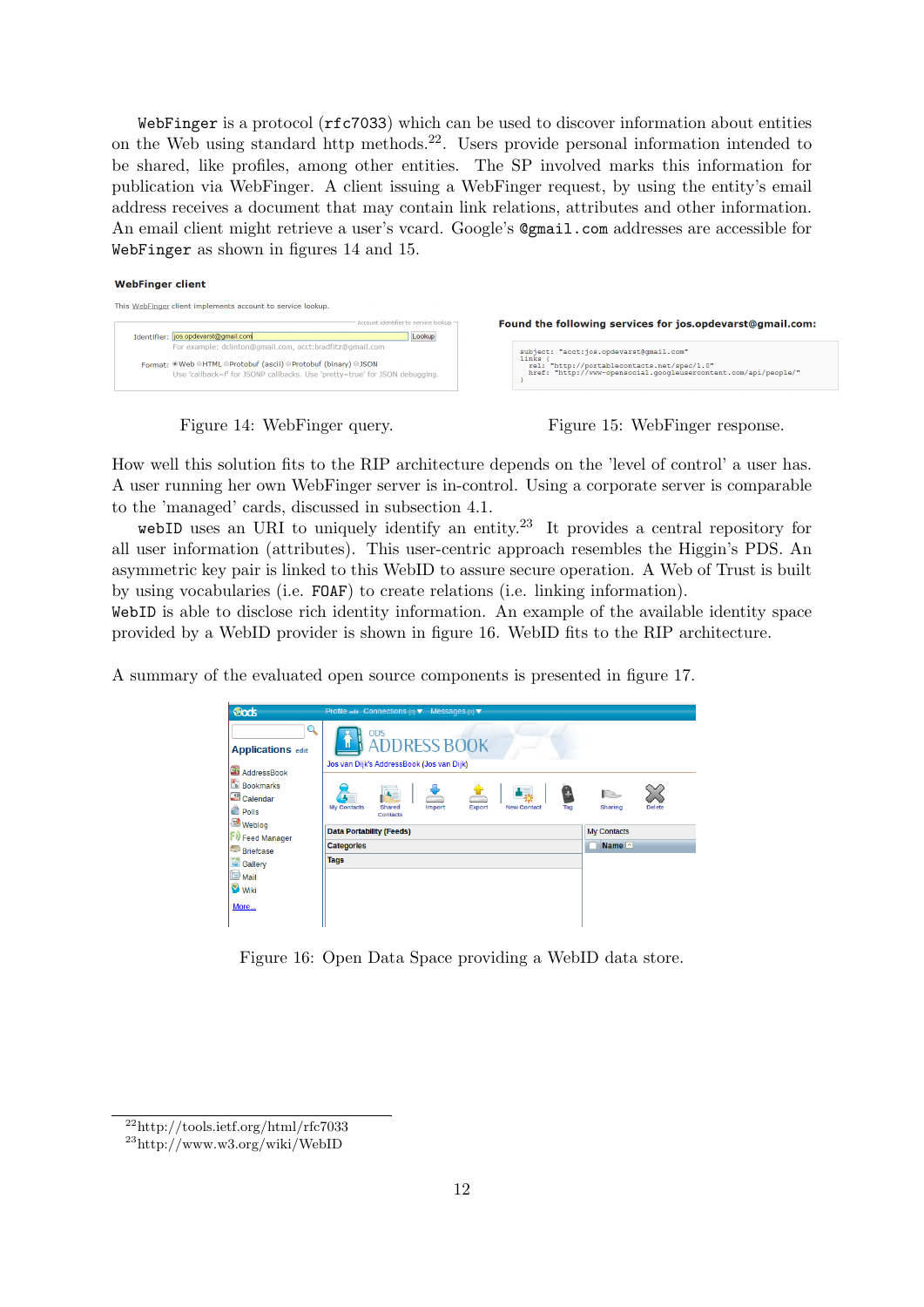| Implementation   | Identifier used   | Fits to RIP       | User<br>centric   | Minimal<br><b>Disclosure</b> | Rich<br>Sharing   |
|------------------|-------------------|-------------------|-------------------|------------------------------|-------------------|
| <b>BrowserID</b> | e-mail address    | $\sqrt{}$         | $\sqrt{ }$        | $\sqrt{ }$                   |                   |
| <b>SORL</b>      | site-specific key | $\sqrt{ }$        | $\sqrt{}$         | $\sqrt{ }$                   |                   |
| <b>TiQR</b>      | QR code           |                   | $\sqrt{ }$        | $\sqrt{ }$                   |                   |
| U-prove          | key               | No open<br>source | No open<br>source | No open<br>source            | No open<br>source |
| OpenID           | URI               | $\sqrt{}$         | $\sqrt{}$         | $\sqrt{}$                    |                   |
| WebFinger        | e-mail address    | $\sqrt{ }$        | $\sqrt{}$         |                              | $\sqrt{}$         |
| WebID            | URI               | $\sqrt{}$         | $\sqrt{ }$        |                              | $\sqrt{}$         |

Figure 17: Overview of evaluated open source solutions.

## 6 Conclusion

During this project an architecture has been composed that meets the requirements on a usercentric identity provisioning system.

This architecture provides mechanisms to ensure that the user is in-control. Data stores are controlled by the user, management of context-based personal virtual identities and devices included. Association of various Identity Providers to these context-based virtual identities completes user-centric operation.

Open source components are evaluated to determine how well they fit to the proposed architecture. Results show that solutions fit to various contexts:

solutions designed for minimal disclosure of personal information

solutions designed for rich sharing of personal information

solutions designed to be used by mobile devices

solutions designed to apply context-based authentication methods

The focus of this evaluation is context. Other relevant characteristics like security, privacy and anonymity are not taken into account.

Offering users a polyglot environment i.e. context-based solutions, brings additional responsibility. All offered solutions must meet requirements regarding security, privacy and anonymity despite the fact that these requirements depend on the context as well.

The evaluated open source solutions cover only parts of the proposed architecture. In a usercentric environment a user should get feedback on proper operation. Audits on applied policies are part of identity provisioning.

## 7 Future Work

Open source solutions that are part of the offered polyglot environment, must be evaluated on other relevant aspects like privacy, security and anonymity.

User-awareness of proper management of virtual identities, devices and Identity Providers must be educated/integrated. The role and capabilities of TTPs might be fuzzy.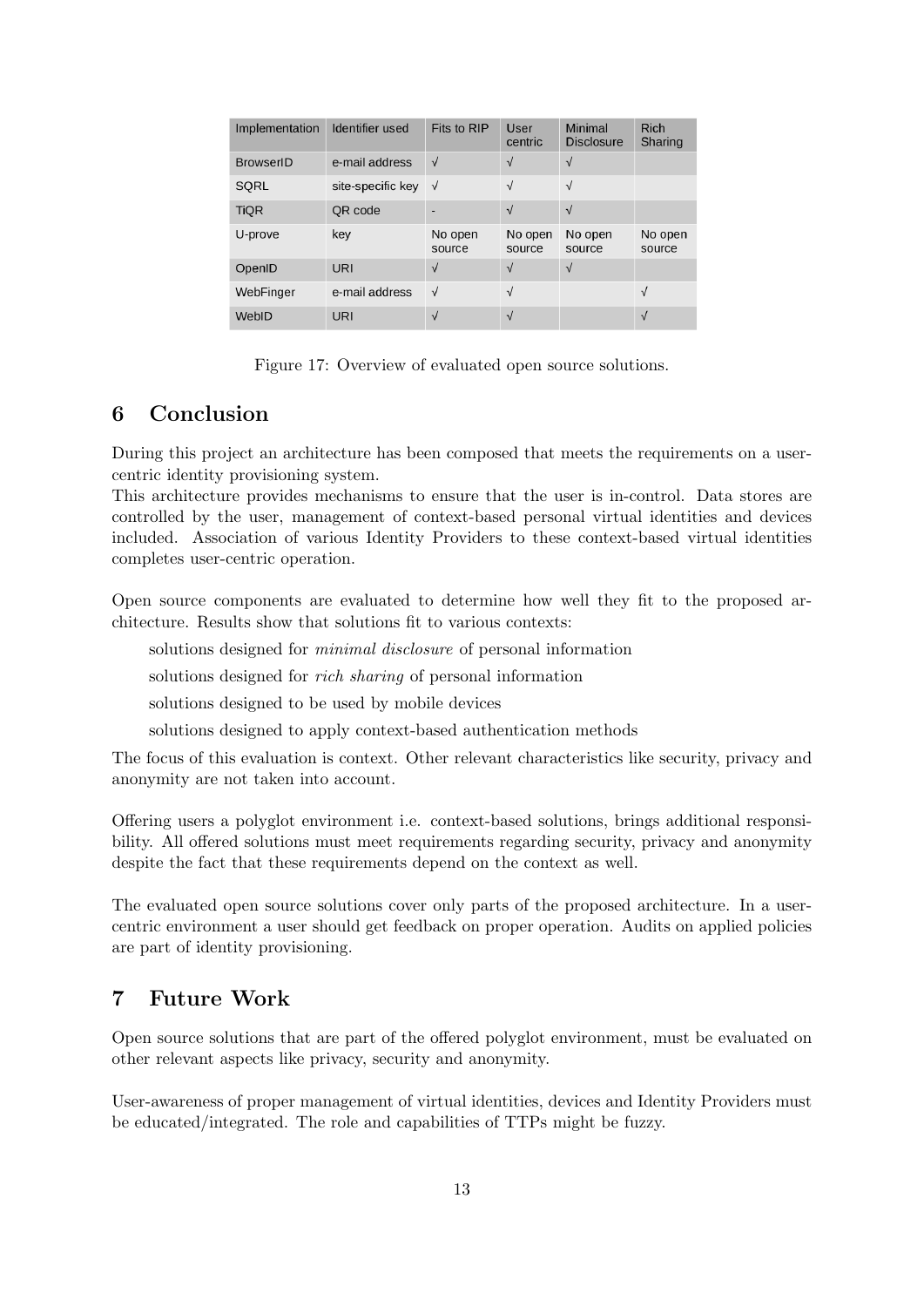Not all evaluated solutions are 'active'. Currently, no implementation of SQRL is available. Developments in this area should be watched.